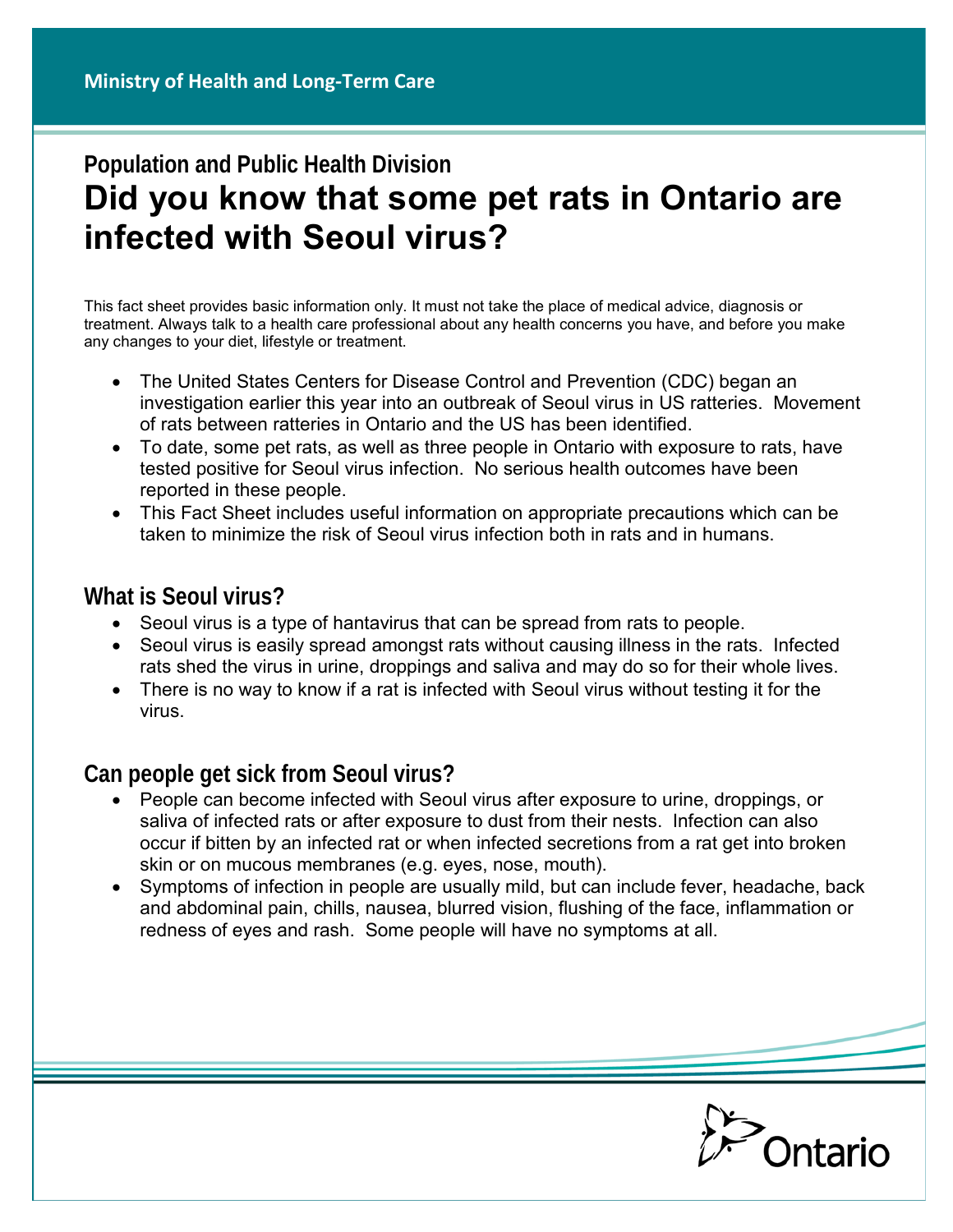- Rarely, infection can cause a disease called hemorrhagic fever with renal syndrome (HFRS). Individuals with HFRS can present with signs of bleeding, shock and kidney failure.
- Symptoms of Seoul virus infection usually begin within 1–2 weeks (rarely up to 8 weeks) after exposure. Complete recovery can take weeks or months.

## **If you own/operate a rattery and have concerns:**

- Contact your health care provider to discuss testing for yourself.
- Testing of rats from involved ratteries is currently available through Canadian government laboratories that are helping with the investigation. Please contact your local public health unit to discuss these options.
- Another option is to contact your veterinarian to discuss blood testing of your rats through a commercial laboratory.

#### **If you have a pet rat(s) at home and have concerns:**

- Contact your health care provider to discuss testing for yourself if you have symptoms of an illness similar to Seoul virus infection (see above).
- Contact your veterinarian to discuss testing of your rat(s) through a commercial laboratory.

If possible, ask the facility from which you acquired your rat(s) whether they have had their rats tested for Seoul virus and whether your rat(s) may have been exposed to positive rats prior to coming into your possession.

## **Things to do when handling rats:**

- Wash your hands with soap and running water after touching, feeding, or caring for rats, or cleaning their habitats. Be sure to assist children with hand washing.
- Avoid bites and scratches from rats by ensuring they are properly housed and carefully handled at all times.
- Do not eat, drink or smoke and handle rats at the same time.
- Wear gloves when cleaning rodent cages and do the cleaning and disinfecting outdoors if possible. Never clean rat habitats or their supplies in the kitchen or bathroom.
- After removing the rat from its nest, spray bedding with disinfectant (see note below) to avoid spread of any virus that may be present in dust particles. Once soaked, dispose of the wet bedding in a plastic bag, gently close the bag and then seal shut with tape. Place this bag in a second, empty plastic bag and tape the bag shut before putting in the garbage. Once the bedding has been removed, spray the now clean surface of the cage with disinfectant and allow 10 minutes of contact time before wiping dry. Do not place the rat back in its cage until the smell of disinfectant is gone.
- Wipe up any rat urine or droppings with a wet paper towel. Once clean, spray the surface with disinfectant and let soak for 10 minutes before wiping dry.
- Wet mop soiled floors with disinfectant so that it is thoroughly wetted down.